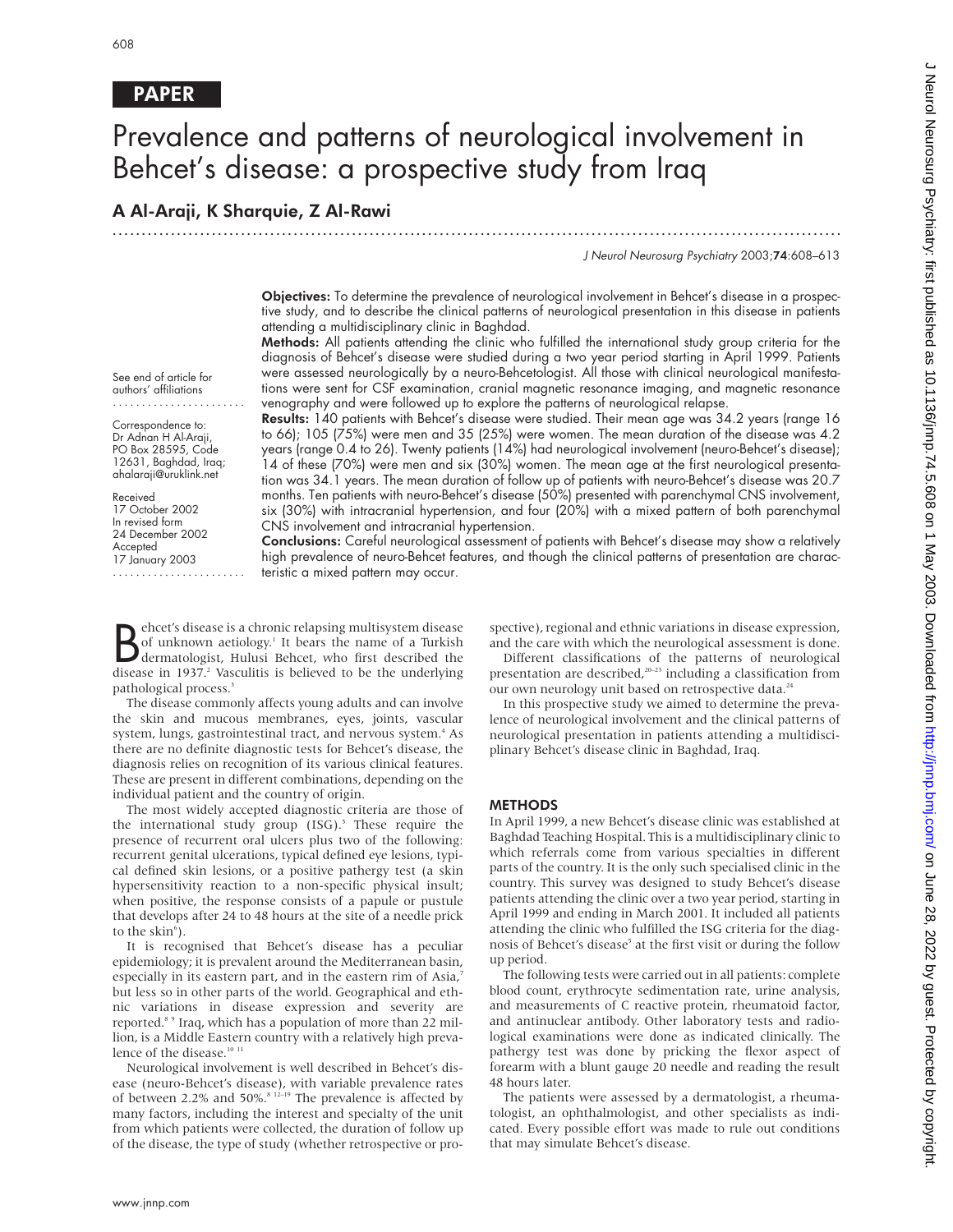All the patients were assessed neurologically by one of the authors (AHA). A careful history was taken and a full neurological examination was done. In patients whose neurological complaints occurred before the first visit to the clinic, previous records and investigations were reviewed thoroughly. Patients with neurological findings suggestive of involvement of the nervous system by the disease were regarded as cases of neuro-Behcet's disease, while patients who complained of headache only, with no other symptoms or signs of neurological involvement, were not considered to have neuro-Behcet's disease.

Nineteen of the 20 patients with neuro-Behcet's disease had an examination of their cerebrospinal fluid (CSF), and this was repeated as indicated clinically during the follow up period.

Cranial magnetic resonance imaging (MRI) and magnetic resonance venography (MRV) were done in all patients with neuro-Behcet's disease, using a Philips Gyroscan NT (3000) superconducting 1.5 tesla instrument, with 23 mT gradient power (Philips Inc, Einthoven, Netherlands). Axial T1 and T2 weighted images, coronal FLAIR sequences, MRV, and postcontrast T1 image sequences were undertaken. The examination was repeated when indicated clinically.

Follow up of neuro-Behcet's disease patients was done by the same neurologist, looking for patterns of neurological relapse.

## RESULTS

In all, 140 patients with Behcet's disease were seen at the clinic during the two year period of the study. Their mean age at the time of assessment was 34.2 years (range 16 to 66). There were 105 men (75%) and 35 women (25%). The mean duration of the disease was 4.2 years (range 0.4 to 26). Eighteen patients (13%) had had the disease for less than 12 months, 13 (9%) for between 12 and 23 months, 31 (22%) for between two and five years, and 78 (56%) for more than five years. There were 134 Arab patients (96%) and only six were Kurdish (4%). Fifteen patients (10.7%) had a positive family history of Behcet's disease.

Twenty patients (14.3%) had neurological involvement; 14 of these (70%) were men and six (30%) women. Nineteen were Arabs and only one was Kurdish.

The mean age at the first neurological presentation was 34.1 years (range 21 to 52) and the mean duration of Behcet's disease at the first neurological presentation was 3.25 years (range [−1] to 12 years). Two patients had their neurological presentation as the first manifestation of Behcet's disease, the other features appearing later. Three patients had their neurological presentation with the onset of the other features, while in the majority (15 patients) the neurological presentation was after the onset of the other manifestations of Behcet's disease. The mean duration of follow up of the patients with neuro-Behcet's disease was 20.7 months (range 6 to 33).

We categorised the neurological patterns of presentation into two main types, depending on the clinical neurological features and supported by CSF and MRI findings (table 1). Some patients had features of both types (mixed pattern).

#### Parenchymal CNS pattern

The first and the most common pattern (occurring in half the cohort) was the "parenchymal CNS" pattern, which included patients whose clinical features were suggestive of focal or diffuse parenchymal CNS involvement with no features to suggest intracranial hypertension. On CSF examination there was a normal opening pressure, usually with pleocytosis and/or a high protein; MRI commonly showed hyperintense T2 weighted lesions (plaques) while brain MRV showed no abnormalities. This pattern included well defined clinical forms (brain stem syndrome, cerebral stroke-like and psychiatric features) and a diffuse form suggestive of widespread

| Table 1 Patterns of first neurological presentation in |
|--------------------------------------------------------|
| 20 patients with neuro-Behcet's disease                |

| Pattern                      | No of patients (%) |  |
|------------------------------|--------------------|--|
| 1. Parenchymal CNS           | 10 (50)            |  |
| (a) Brain stem syndrome      |                    |  |
| (b) Cerebral stroke-like     |                    |  |
| (c) Psychiatric              |                    |  |
| (d) Diffuse                  |                    |  |
| (e) Asymptomatic (silent)    |                    |  |
| 2. Intracranial hypertension | 6 (30)             |  |
| 3. Mixed                     | 4 (20)             |  |

parenchymal CNS involvement, as described previously.<sup>24</sup> The characteristic features of these forms were as follows:

- Brain stem syndrome (four patients): characterised by sudden or acute onset, taking days to reach the peak deficit. The findings were commonly a bilateral combination of cranial nerve, cerebellar, or pyramidal signs. Gradual improvement occurs in the course of the disease.
- Cerebral stroke-like (one patient): acute onset of unilateral neurological findings highly suggestive of a stroke, with features suggesting cerebral involvement, for example seizures.
- Psychiatric form (one patient): predominantly psychotic features.
- Diffuse form (two patients): acute or subacute onset with pseudobulbar signs including emotional lability, spastic dysarthria, swallowing difficulty, and brisk facial reflexes and jaw jerk; in these cases other features of parenchymal CNS involvement were reported, including pyramidal signs, a spinal sensory level, sphincter disturbances, and cerebellar signs.

There were two asymptomatic patients who had clear neurological signs (unilateral pyramidal signs) without a history of neurological complaints. These were relatively young (26 and 31 years) and had no risk factors for cerebrovascular disease or history of head trauma or perinatal birth injury. There was no pure spinal cord involvement in this series.

#### Intracranial hypertension

The other main pattern was "intracranial hypertension" which was manifested by headache, vomiting, and bilateral papilloedema, with no clinical or neuroradiological evidence of parenchymal CNS involvement. The CSF opening pressure was always increased, commonly with normal cells and protein. Cranial MRI was basically normal, with a normal ventricular system. MRV confirmed cerebral venous thrombosis in five of the six patients.

#### Mixed pattern

The other four patients had a mixed pattern: they showed clinical evidences of parenchymal CNS involvement (two with brain stem syndrome, one with the diffuse form, and one with the cerebral stroke-like form) in addition to features of intracranial hypertension (headache, vomiting, and bilateral papilloedema). The CSF opening pressure was increased and the MRI and MRV showed plaques and cerebral venous thrombosis in all four patients.

#### Other clinical features

None of the patients in this series had a pure meningeal pattern and none had peripheral nervous system involvement (peripheral neuropathy or myopathy).

Neurological relapses commonly took the same pattern as the initial presentations. Four relapses in two patients with the parenchymal CNS pattern and three relapses in two patients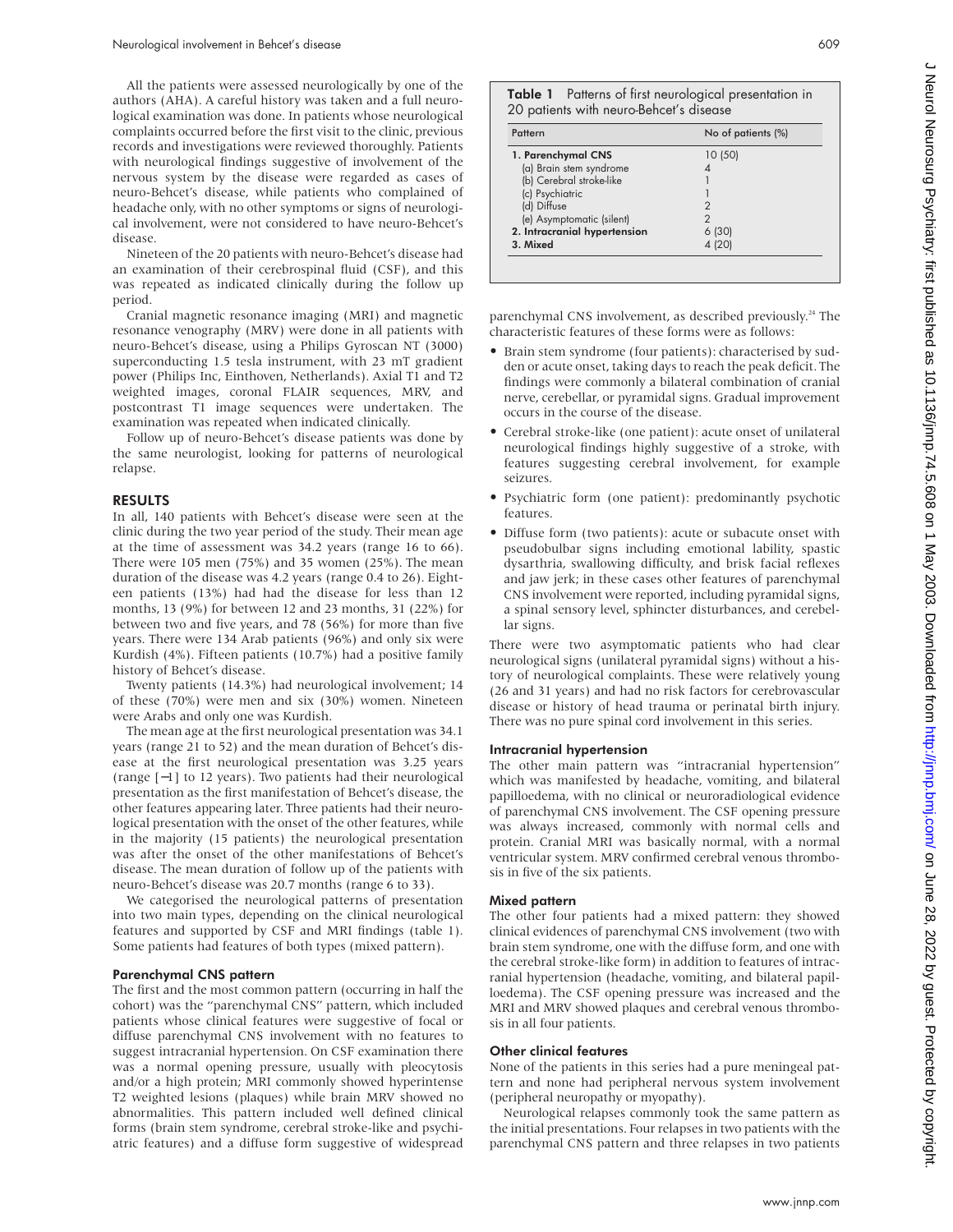|         | <b>Table 2</b> Cumulative frequency of all neurological |
|---------|---------------------------------------------------------|
|         | signs and symptoms in 20 patients with neuro-Behcet's   |
| disease |                                                         |

| Neurological signs and symptoms            | No of patients (%) |  |  |
|--------------------------------------------|--------------------|--|--|
| Pyramidal signs and symptoms               | 14 (70)            |  |  |
| Headache                                   | 12 (60)            |  |  |
| Papilloedema                               | 11(55)             |  |  |
| Cranial nerves (excluding the optic nerve) | 10 (50)            |  |  |
| Cerebellar signs                           | 6(30)              |  |  |
| Sphincter disturbances                     | 4 (20)             |  |  |
| Pseudobulbar signs                         | 3(15)              |  |  |
| Meningeal signs                            | 3(15)              |  |  |
| Sensory symptoms and signs                 | 3(15)              |  |  |
| Personality changes                        | 1(5)               |  |  |
| Epileptic fits                             | 1(5)               |  |  |
|                                            |                    |  |  |

| <b>Table 3</b> Non-neurological manifestations in 20 |  |
|------------------------------------------------------|--|
| patients with neuro-Behcet's disease                 |  |

|                         | feature       | Presenting    | Cumulative<br>frequency |     |
|-------------------------|---------------|---------------|-------------------------|-----|
| <b>Clinical feature</b> | n             | $\frac{0}{0}$ | n                       | %   |
| Oral ulcer              | 8             | 40            | 20                      | 100 |
| Genital ulcer           | 3             | 15            | 14                      | 70  |
| Skin lesions            |               |               | 12                      | 60  |
| Ocular lesions          |               | 10            | 8                       | 40  |
| Rheumatological         | 3             | 1.5           | 8                       | 40  |
| Vascular lesion         | $\mathcal{P}$ | 10            |                         | 25  |

with intracranial hypertension had the same patterns as the initial presentations. However, one patient who presented initially with a parenchymal CNS pattern developed a relapse suggestive of a mixed pattern of both intracranial hypertension and parenchymal CNS involvement.

Pyramidal symptoms and signs were the most common features in the cumulative list of symptoms and signs throughout the course of the illness, as shown in table 2.

The non-neurological manifestations occurring during the course of the disease are shown in table 3. Ocular involvement in the form of anterior or posterior uveitis and retinal vasculitis was reported in eight patients with neuro-Behcet's disease (40%). In the whole cohort of Behcet's disease patients, ocular involvement was reported in 42%. The pathergy test was positive in 10 of the 15 patients in whom it was done.

#### **Investigations**

CSF examination was done in 19 patients. In those presenting with the parenchymal CNS pattern, 12 examinations were done in nine patients. In this group the CSF opening pressure was within normal limits, but six of the 12 CSF samples were abnormal: four had pleocytosis with or without raised protein, and two had raised protein only; the pleocytosis was lymphocytic in two (15 and 65 cells/mm<sup>3</sup>) and mainly neutrophilic in the other two (15 and 45 cells/mm<sup>3</sup>). The sugar content was normal in all samples.

The six patients who presented with intracranial hypertension all had increased CSF opening pressure (more than 200 mm CSF)on at least one occasion; otherwise their CSF constituents were normal except for one sample which had a raised protein level.

In patients presenting with the mixed pattern, the CSF opening pressures were increased on at least one occasion in each case, and the CSF findings were abnormal in two. The abnormalities included pleocytosis (15 and 32 lymphocytes/ mm3 ) in both, while one patient had a raised protein (92



Figure 1 Brain magnetic resonance venography showing obliteration of the mid portion of the superior saggital sinus in a patient with Behcet's disease who present with intracranial hypertension.

mg/dl). CSF protein electrophoresis for oligoclonal IgG bands was not available during the study period.

Cranial MRI and MRV were done in all 20 patients with neuro-Behcet's disease on at least one occasion. These showed single or scattered lesion (plaques) in eight of the 10 patients presenting with the parenchymal CNS pattern, with normal MRV. Cranial MRI was normal in all six patients presenting with the intracranial hypertension pattern, and cranial MRV showed cerebral venous thrombosis in five of these (fig 1). In patients presenting with the mixed pattern, cranial MRI and MRV showed both plaques and cerebral venous thrombosis in all four cases. The plaques that were seen in 12 patients (eight in the parenchymal CNS pattern and four in the mixed pattern) were recognised as hyperintense parenchymal lesions on T2 weighted images (figs 2 and 3) and as bright focal lesions on FLAIR sequences, except in one patient in whom one of the plaques was not visualised by FLAIR but was clearly seen after gadolinium enhancement as an enhanced focal parenchymal lesion. The T1 appearance of the plaques was variable: in the majority (seven of the 12 patients), the lesions appeared as hypointense focal lesions; in two patients, plaques were not visualised (isointense); in two patients, there were mixed patterns of hypointense and isointense lesions; and only one patient showed a hyperintense T1 weighted image focal lesion surrounded by a dark rim, suggestive of haemorrhagic plaque.

The distribution of the plaques was as follows: cerebral white matter in 11 patients (92%), brain stem in five (42%), thalamus and basal ganglia in four (33%), and cortical grey matter in one (8%). A periventricular distribution of the plaques, as is classically seen in multiple sclerosis, was not observed.

In the two patients with parenchymal CNS presentation and normal MRI, the intervals between the onset of the clinical presentation and the MRI study were two and six weeks.

Follow up MRI in two patients with parenchymal CNS involvement who had plaques at the initial assessment showed a reduction in the number and size of the plaques in one patient after three months from the time of the initial assessment and in the other patient after six months.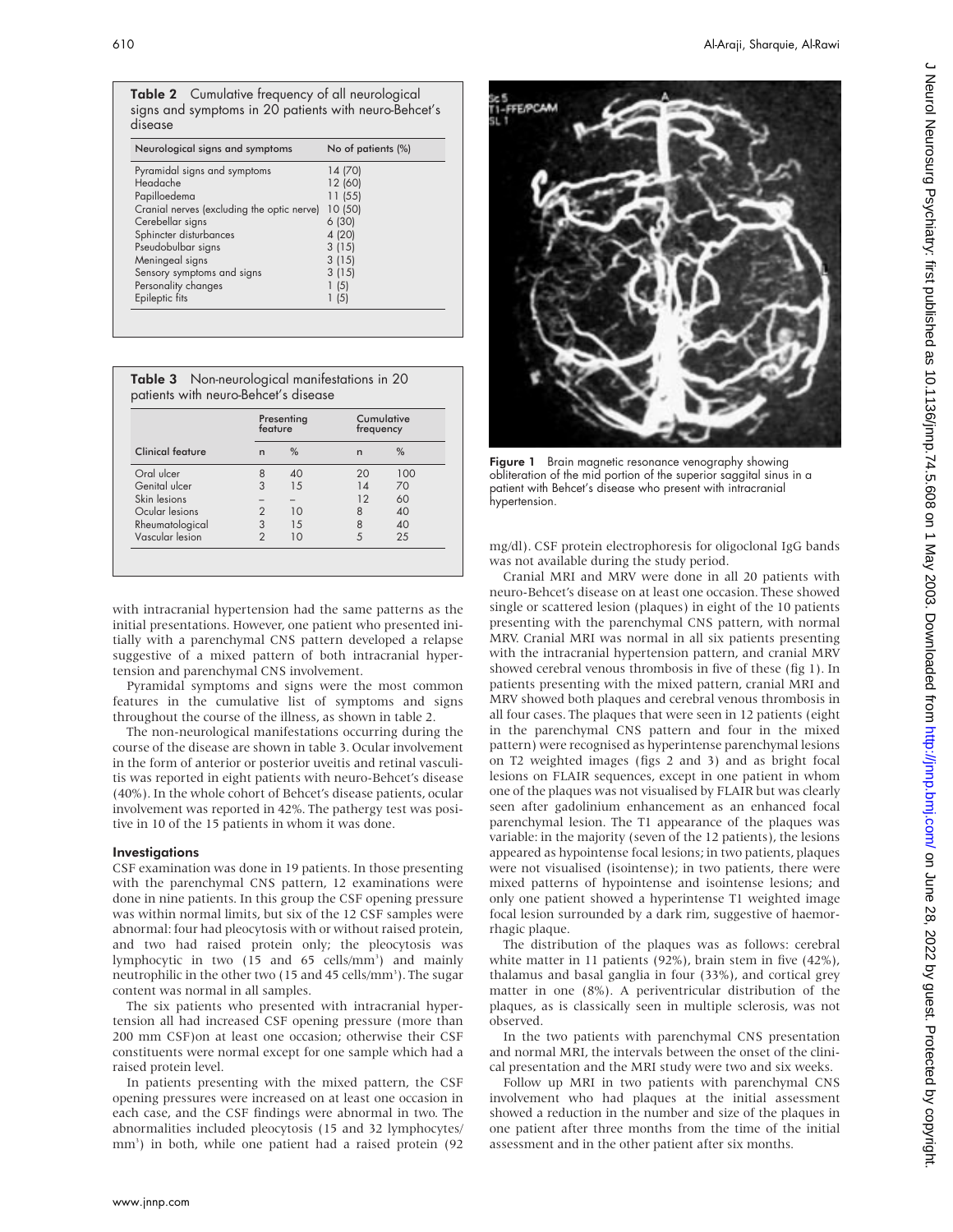



Figure 3 The same patient as in fig 2 showing hyperintense T2 weighted image of lesion within the posterior limb of the right internal capsule.

# **DISCUSSION**

There have been many reports describing the prevalence rates for the neurological involvement in Behcet's disease from different countries.<sup>8 12–19</sup> These were mainly retrospective, from different units with variable interest in the disease. The present study was designed to investigate this issue prospectively over a two year period in a multidisciplinary clinic. The initial neurological assessment and the follow up were done by a neurologist with an interest in neuro-Behcet's disease.

The prevalence of neuro-Behcet's disease among our patients was 14.3%, which is higher than the 5.3% in the only clinic. The results of the current study represent the prevalence of neurological involvement in Behcet's disease from a hospital based clinic and not in the community. Community based studies generally include milder disease manifestations.<sup>25</sup> Carefully planned community based studies in different countries are needed to determine the prevalence of neurological involvement in Behcet's disease, as neurological manifestations represent a major cause of morbidity and mortality of this disease.<sup>26</sup>

We categorised the patterns of neurological presentation into two main types depending on the clinical findings, supported by the CSF results and cranial MRI and MRV: a parenchymal CNS pattern and an intracranial hypertension pattern. This classification has clinical, aetiopathological, therapeutic, and prognostic implications, as described in detail previously.24 It is a modification of our previously reported classification, which was based on retrospective data and lacked the benefit of MRI, which was not available at the time. The major modification is the finding of a "mixed pattern," which will be discussed below. Most of the cases of neuro-Behcet's disease reported to date can be grouped into this simple and practical classification. This will enable the practising clinician to remember the possibility of Behcet's disease when faced with the patterns and forms described in the classification. It does not, of course, cover every single rare and unusual manifestation of neuro-Behcet's disease, but we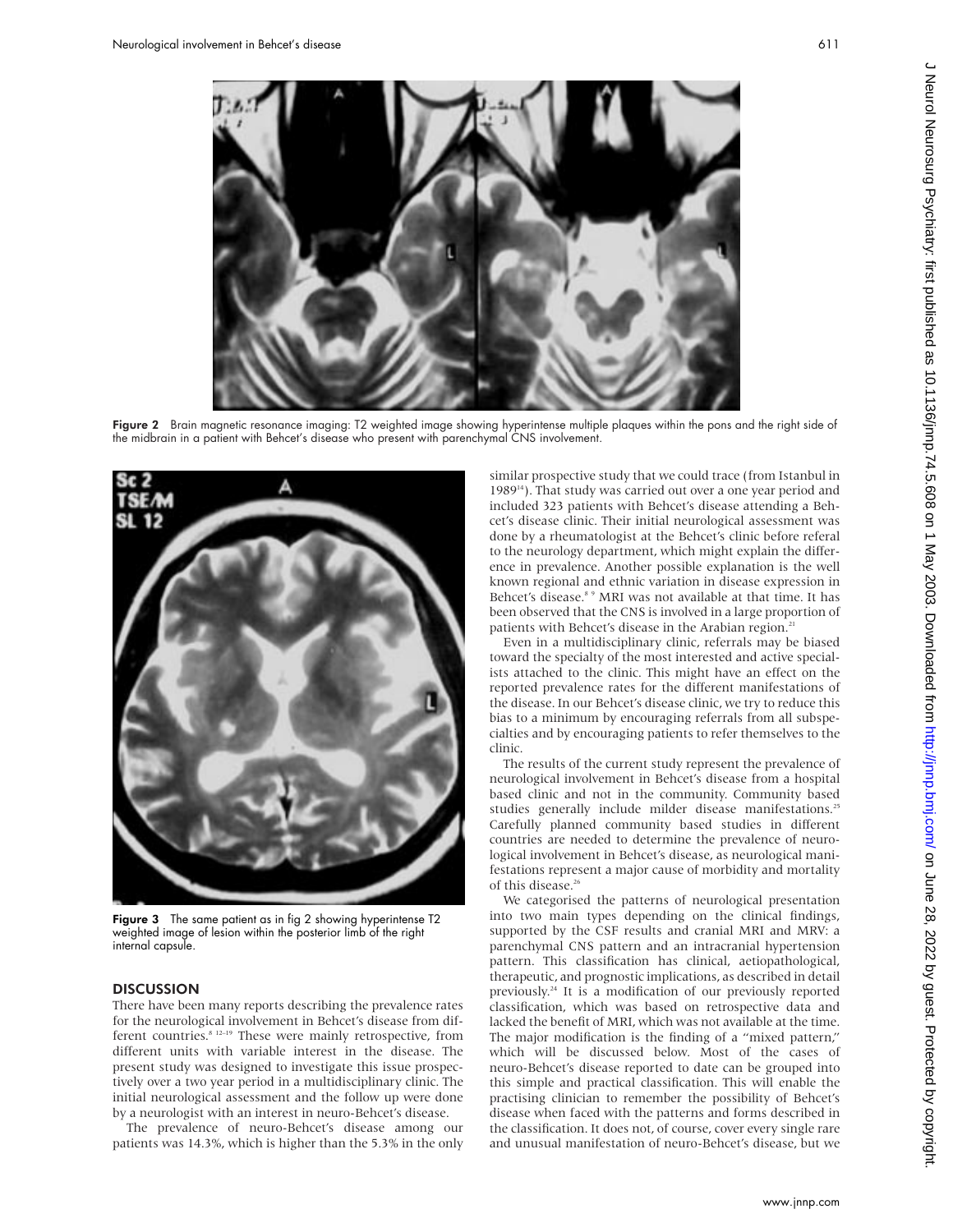believe this shortcoming is not a major issue and it does not invalidate its usefulness.

The parenchymal CNS pattern was the most common form of presentation in our series, as well as in most of the large series of neuro-Behcet's disease so far reported.14 18 21–24 26 This pattern is subdivided into various forms that represent commonly encountered neurological entities easily recognised on careful neurological evaluation. The main differential diagnosis of this pattern is multiple sclerosis. Internuclear ophthalmoplegia, gaze palsy, and optic neuritis are common clinical findings in multiple sclerosis, but these were not seen in our cases of neuro-Behcet's disease. Spinal cord involvement is common in multiple sclerosis but not in neuro-Behcet's disease. The systemic features of Behcet's disease are useful in directing attention to this disorder, and the presence of CSF pleocytosis is another clue suggestive of neuro-Behcet's disease. Cranial MRI is also very useful, the characteristic periventricular distribution in multiple sclerosis being uncommon in neuro-Behcet's disease. There is a detailed discussion of the differential diagnosis of the various forms of the parenchymal CNS pattern in our previous paper on neuro-Behcet's disease.<sup>24</sup>

There were two asymptomatic (silent) patients who did not complain of neurological symptoms but who had definite neurological signs. There were no reasonable explanations for their neurological findings other than Behcet's disease. This should encourage a careful neurological assessment in all patients with Behcet's disease, even if they are asymptomatic from a neurological viewpoint. This might prevent missed or delayed diagnoses of neuro-Behcet's disease, which may have serious consequences.

The intracranial hypertension pattern of presentation is more often reported from the Middle  $\text{East}^{12\ 16\ 27-30}$  and France,<sup>31</sup> and less often from Japan and other parts of the world.<sup>22 32</sup> In this study, about one third of the patients with neuro-Behcet's disease had this pattern, but if we combine it with the mixed pattern and with the follow up data, then more than half the patients had this type of presentation—a greater prevalence than has been reported from other countries. Geographical and ethnic variations in disease expression could be a reason for this. Another reason might be the careful neurological assessment and the routine use of MRV in our current study. The main differential diagnosis of this pattern—after exclusion of an intracranial mass by proper neuroimaging—is idiopathic intracranial hypertension. The predominantly male sex of the patients, the systemic features of Behcet's disease, and the common finding of cerebral venous thrombosis on brain MRV are features that direct the attention to neuro-Behcet's disease.

Our finding that one fifth of the patients with neuro-Behcet's disease had a mixed pattern of both parenchymal CNS involvement and intracranial hypertension is interesting. It is generally believed that the underlying aetiopathology in parenchymal CNS involvement is small vessel vasculitis, while in intracranial hypertension it is cerebral venous thrombosis secondary to a haemostatic abnormality or small vessel vasculitis of the large cerebral veins or sinuses.<sup>24</sup> Many believe that these two main presentations represent different aetiopathological processes and thus that the neurological manifestations of Behcet's disease should be divided into "neuro-Behcet's syndrome" (NBS; the parenchymal CNS involvement) and "vasculo-Behcet," representing cases with cerebral venous thrombosis.18 23 31 A mixture of both presentations in the same patient has not been well described before. Our findings suggest either that both patterns of presentation are caused by small vessel vasculitis involving the CNS parenchyma and the large cerebral veins or sinuses, or, if these are different aetiopathological processes, that they can coexist in the same patient. We prefer not to separate the neurological manifestations of Behcet's disease into the so called NBS and vasculo-Behcet types, but to group them together and use the term neuro-Behcet's disease for both—as both may result from the same aetiopathological processes, as suggested in this study, and because both represent direct involvement of the nervous system by Behcet's disease. As these neurological manifestations are usually dealt with and followed up at neurological clinics, the use of separate terms may be confusing and serves no useful practical purpose.

There were no cases with pure meningeal involvement in this series, and none of the patients had peripheral nervous system involvement. These presentations, though they have been reported,<sup>21 22 33</sup> are uncommon.

It is interesting to note that none of our patients had extrapyramidal features. These have only rarely been reported despite the common involvement of the basal ganglia on MRI<sup>34</sup> and in histopathological series.<sup>35</sup>

Behcet's disease patients who complain of headache with no other neurological signs and symptoms to suggest neurological involvement were not regarded as having neuro-Behcet's disease. These were mainly patients with primary headache syndromes (commonly migraine and tension-type headache). These types of headache are known to be prevalent in Behcet's disease, but it is generally believed that they are not related to a direct involvement of the nervous system by the disorder.<sup>18 22 23</sup> A prospective study is needed to follow such patients and to determine the outcome.

Neurological relapses commonly took the same pattern as the presentation, but less commonly a different pattern may occur with relapse, as found in other surveys.<sup>18 22-24</sup>

The onset of the neurological presentation commonly follows or coincides with the other systemic features of Behcet's disease. It is always preferable to ask routinely about these features in neurological patients from areas where Behcet's disease is prevalent. The neurological presentation may precede the other systemic features of Behcet's disease; as noted in the present study and in other reports,<sup>22-24</sup> the pattern of the presentation, the ethnic origin, the CSF findings, the MRI and MRV findings, and the course of the disease may suggest the diagnosis.

Signs of motor dysfunction, as manifested by the pyramidal signs and symptoms, were the most common cumulative neurological findings during the course of the illness, in agreement with previous reports.<sup>14 22-24</sup> These are the main disabling features of the parenchymal CNS presentation, while the impact on vision is the main danger for those who present with intracranial hypertension.<sup>24</sup>

Cranial MRI and MRV were very helpful in categorising the neurological involvement. Both should be used routinely in cases of suspected neuro-Behcet's disease, especially MRV, which may direct the attention to the possibility of cerebral venous thrombosis requiring anticoagulation. It may also reduce the need for more invasive neuroimaging in suspected cases of cerebral venous thrombosis.

#### Conclusions

The prevalence of neurological involvement is relatively high (14.3%) in Iraqi patients with Behcet's disease attending a Behcet's disease clinic in Baghdad, and though the types of neurological presentation can be grouped into two main distinct patterns (parenchymal CNS and intracranial hypertension), a mixed pattern may also occur.

#### ACKNOWLEDGEMENTS

We thank Prof H Yazici, Department of Rheumatology, Cerrahpsa Medical Faculty, Istanbul, and Dr N Al-Ward, Department of Community Medicine, College of Medicine, Baghdad, for reviewing the manuscript.

#### .....................

## Authors' affiliations

A Al-Araji, Behcet's Disease Clinic, Baghdad Teaching Hospital and Department of Neurology, College of Medicine, University of Baghdad, Iraq